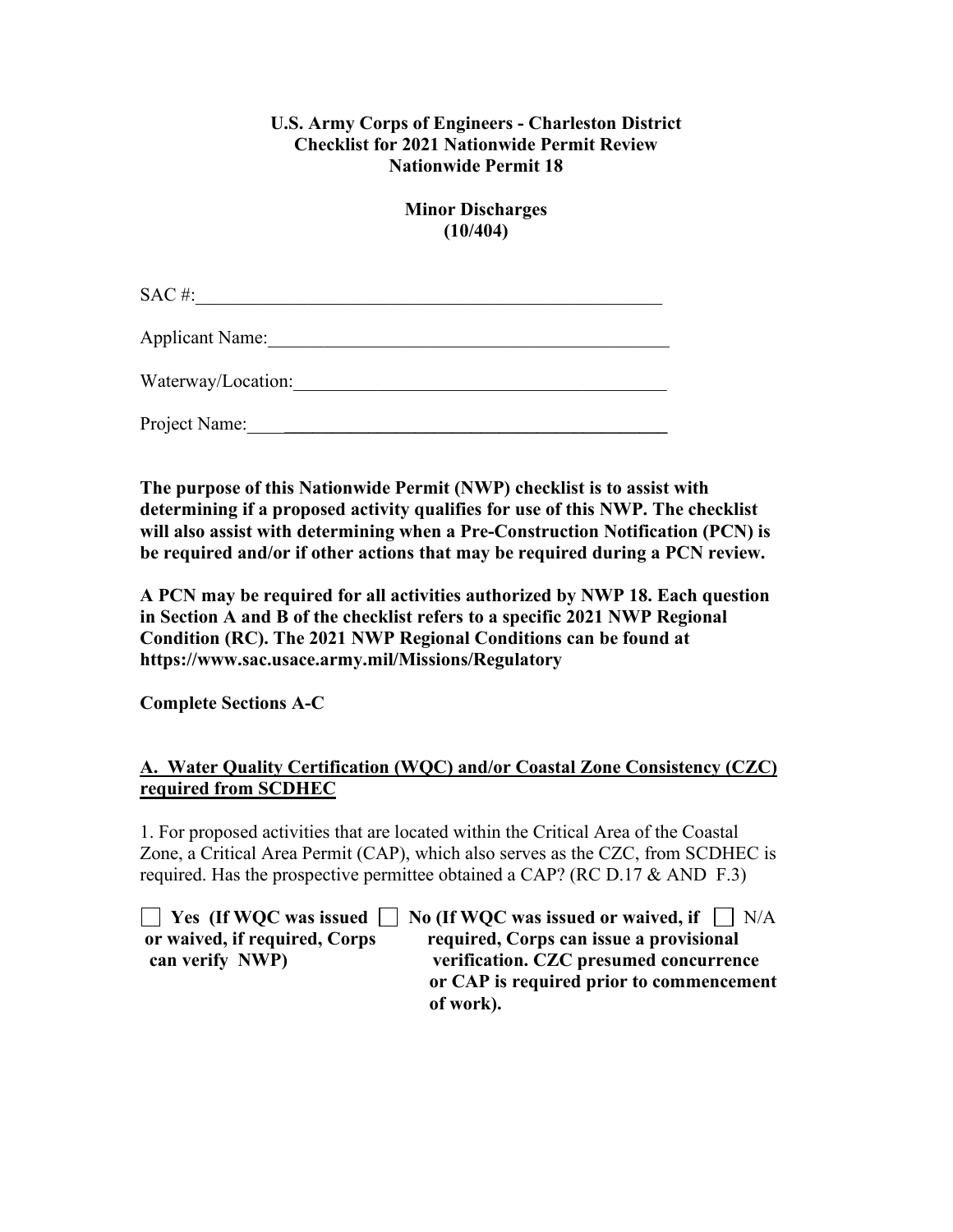## **B. Regional Conditions:**

1. Does the prospective permittee understand that use of the nationwide permits does not preclude requirements to obtain all other applicable Federal, State, county, and local government authorizations? (RC C.1)

Yes

2. Would the proposed activity occur in areas known or suspected to have sediment contamination? (RC C.2)

| $\Box$ Yes (Activity cannot | $\vert$ No |
|-----------------------------|------------|
| be authorized by            |            |
| a NWP)                      |            |

3. Would the proposed activity, both temporary and permanent, be located in a FEMA designated floodway? (RC C.3)

**Yes (PCN required)** No

4. Would the proposed activity be located in or adjacent to an authorized USACE Civil Works project, including Federal Navigation projects, as listed below? (RC C.4)

a. **USACE Civil Works projects:** Buck Creek in Horry County, Eagle Creek in Dorchester County, Kingstree Branch in Williamsburg County, Sawmill Branch in Berkeley and Dorchester Counties, Scotts Creek in Newberry County, Socastee Creek in Horry County and Turkey Creek in Sumter County, Wilson Branch in Chesterfield County, Edisto River in Orangeburg and Dorchester Counties, North Edisto River in Aitken and Orangeburg Counties, Folly Beach in Charleston County, Hunting Island Beach, waste water treatment plant and water line in Beaufort County, Myrtle Beach in Georgetown and Horry County, Pawleys Island Beach in Georgetown County, Edisto Island Beach in Charleston County, Crab Bank in Charleston County, Morris Island Lighthouse in Charleston County, Miller Corner Disposal area Phragmites Control in Georgetown County, Cape Marsh Management area (Santee Coastal Reserve) in Charleston County, Murphy Island in Charleston County, Pocotaligo River and Swamp in Clarendon and Sumter Counties, Pinopolis Dam in Berkeley County, Battery Pringle in Charleston County, Castle Pinckney in Charleston County, Pompion Hill Chapel along the Cooper River in Berkeley County, Drayton Hall in Charleston County, Indian Bluff in Orangeburg County, Singleton Swash at Shore Drive in Horry County, Turkey Creek Bridge at Pineview Drive in Lancaster, Big Dutchman Creek Bridge at West Oak Drive in Rock Hill, SC,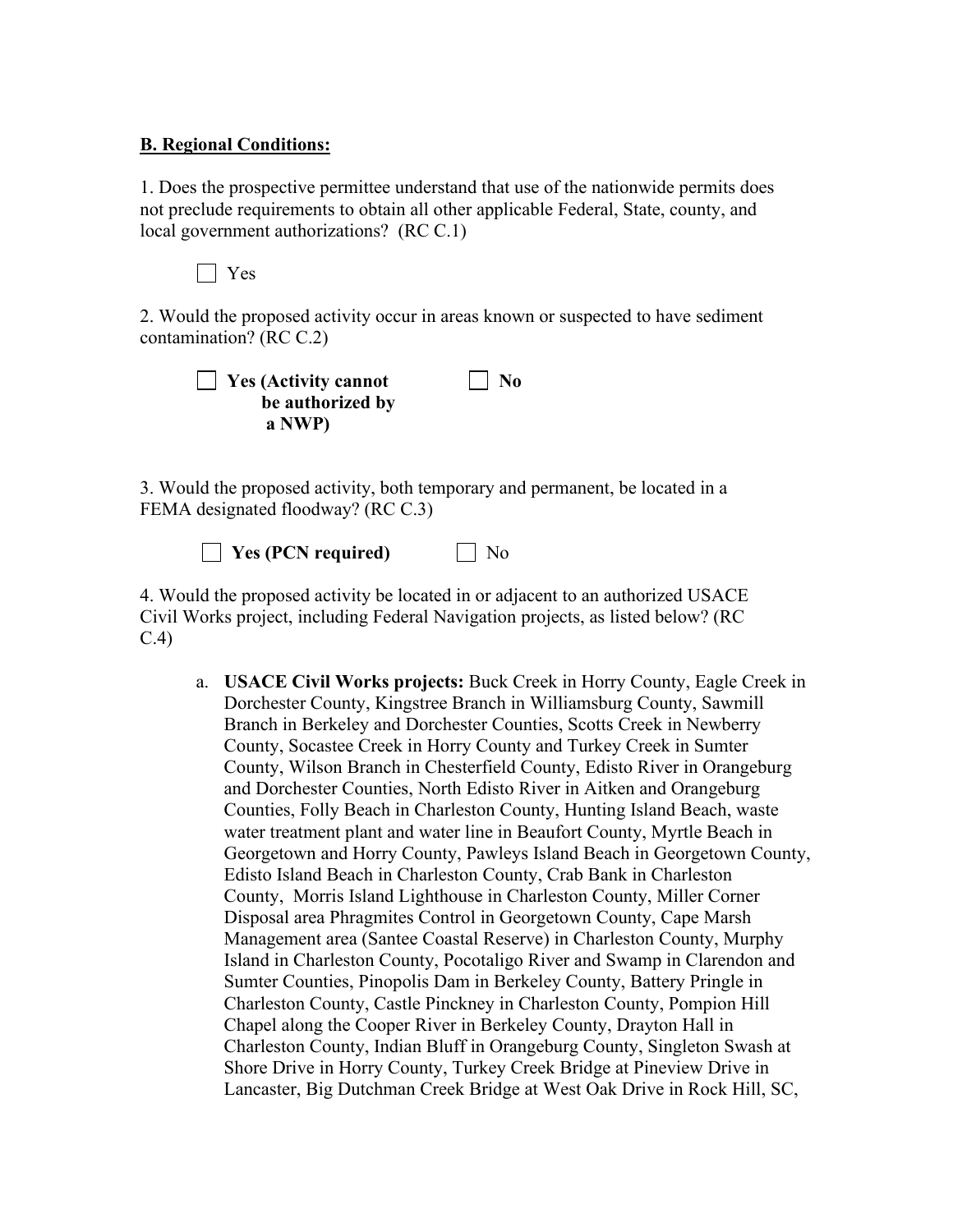Calabash Branch Bridge at Tom Joye Road in Clover, Blue Branch Bridge at Fortanberry Road in Gaffney, Glenn Creek Bridge at Sulphur Springs Road in Spartanburg County, Cow Castle Creek (Bowman) in Orangeburg County, Cowpen Swamp at Simpson Creek in Horry County, Crabtree Swamp in Horry County, Saluda River (North, South, and Middle Fork) in Greenville County, Shot Pouch Creek in Sumter County, Simpson Creek in Horry County, and Todd Swamp in Horry County.

**No** Yes (PCN required)  $\Box$  No

b. **Defined Federal Navigation projects:** Ashley River (0.5 miles east of Hwy 7 bridge downstream to the Atlantic Intracoastal Waterway (AIWW)), Atlantic Intracoastal Waterway ((AIWW) GA/SC line to SC/NC line), Brookgreen Garden Canal, Calabash Creek, Charleston Harbor (including the Cooper River, Town Creek, Shem Creek to Coleman Blvd and Mount Pleasant Channel), Folly River, Georgetown Harbor (Winyah Bay, Sampit River and Bypass Channel), Jeremy Creek, Little River Inlet, Murrells Inlet (Main Creek), Port Royal Harbor, Shipyard River, Savannah River (Below Augusta) and Town Creek McClellanville (i.e., Five Fathoms Creek, AIWW to Bulls Bay).

**Yes (PCN required)** No

c. **Undefined Federal Navigation projects**: Adams Creek, Archers Creek (From intersection with Beaufort River for 2 miles), Edisto River (River mile 0.00 to 175.0), Great Pee Dee River (Waccamaw River via Bull Creek then to Smith Mills, then to Cheraw), Lynches River/Clark Creek (Clark Creek to Lynches River, River Mile 0.0 to 56.0), Mingo Creek (to Hemmingway Bridge), Salkehatchie River (5 miles above Toby's Bluff to Hickory Hill, River mile 20.4 to 62.3), Santee River (Closed to navigation at mile 87 (Santee Dam)), Waccamaw River (river mile 0.0 to 90 (state line)), Wateree River (Mouth to Camden), and Village Creek (Morgan River to Porpoise Fish Co., 2.2 miles).

**No** Yes (PCN required) Mo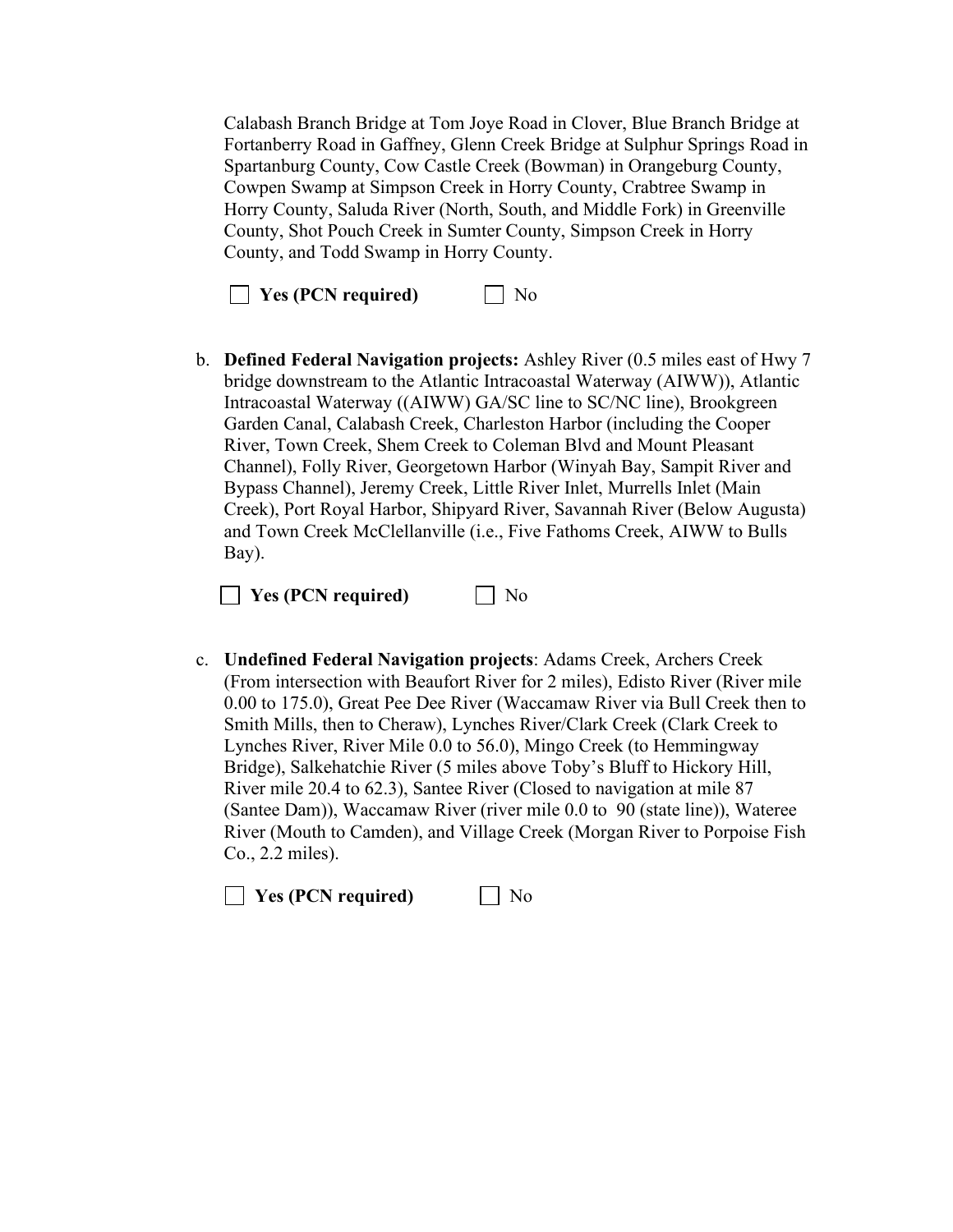5. If the proposed activity would be located in or adjacent to an authorized Federal Navigation project, as referenced in Regional Condition C.4.b, does the project drawings include the following information: (1) State Plane Coordinates (NAD 1983) for a minimum of two corners of each structure or fill where it is closest to the Federal channel; (2) the distance from watermost edge of the proposed structure or fill to the nearest edge of the Federal channel; AND (3) Mean Low Water line and the Mean High Water line? (RC C.5)

| $\Box$ N/A | $\Box$ Yes (PCN required) | $\Box$ No (Revise the drawings to |
|------------|---------------------------|-----------------------------------|
|            |                           | include this information)         |

6. For all NWPs requiring a PCN AND when the activity involves the discharge of dredged or fill material into waters of the U.S. associated with mechanized land clearing that results in the permanent conversion of forested or scrub-shrub wetlands to herbaceous wetlands, does the PCN include the following information: (1) a written description and/or drawings of the proposed conversion activity and (2) acreage of the permanent conversion? (RC C.6)

| $\Box$ Yes | $\vert$ No (The PCN should be | $\vert$ $\vert$ N/A |
|------------|-------------------------------|---------------------|
|            | revised to include this       |                     |
|            | information)                  |                     |

7. Does the activity comply with all of the NWP General Conditions?

|  | $\Box$ Yes $\Box$ No (Activity does not qualify for |
|--|-----------------------------------------------------|
|  | use of a NWP)                                       |

8. For NWPs 3, 8, 10, 13, 15, 18, 19, 22, 23, 25, 27, 28, 30, 33, 34, 36, 37, 38 and 54, activities, would the activities occur in the critical resource waters of the ACE Basin National Estuarine Research Reserve or the North Inlet Winyah Bay National Estuarine Research Reserve, including wetlands adjacent to these critical resource waters? (RC D.5)

| $\Box$ Yes (A PCN is required) | $\Box$ No | $\Box$ N/A |
|--------------------------------|-----------|------------|
|--------------------------------|-----------|------------|

Note 1: For below questions #9-11, as stated in the January 13, 2021, issue of the Federal Register (86 FR 2744), stream bed is defined as "The substrate of the stream channel between the ordinary high water marks. The substrate may be bedrock or inorganic particles that range in size from clay to boulders. Wetlands contiguous to the stream bed, but outside of the ordinary high water mark, are not considered part of the stream bed."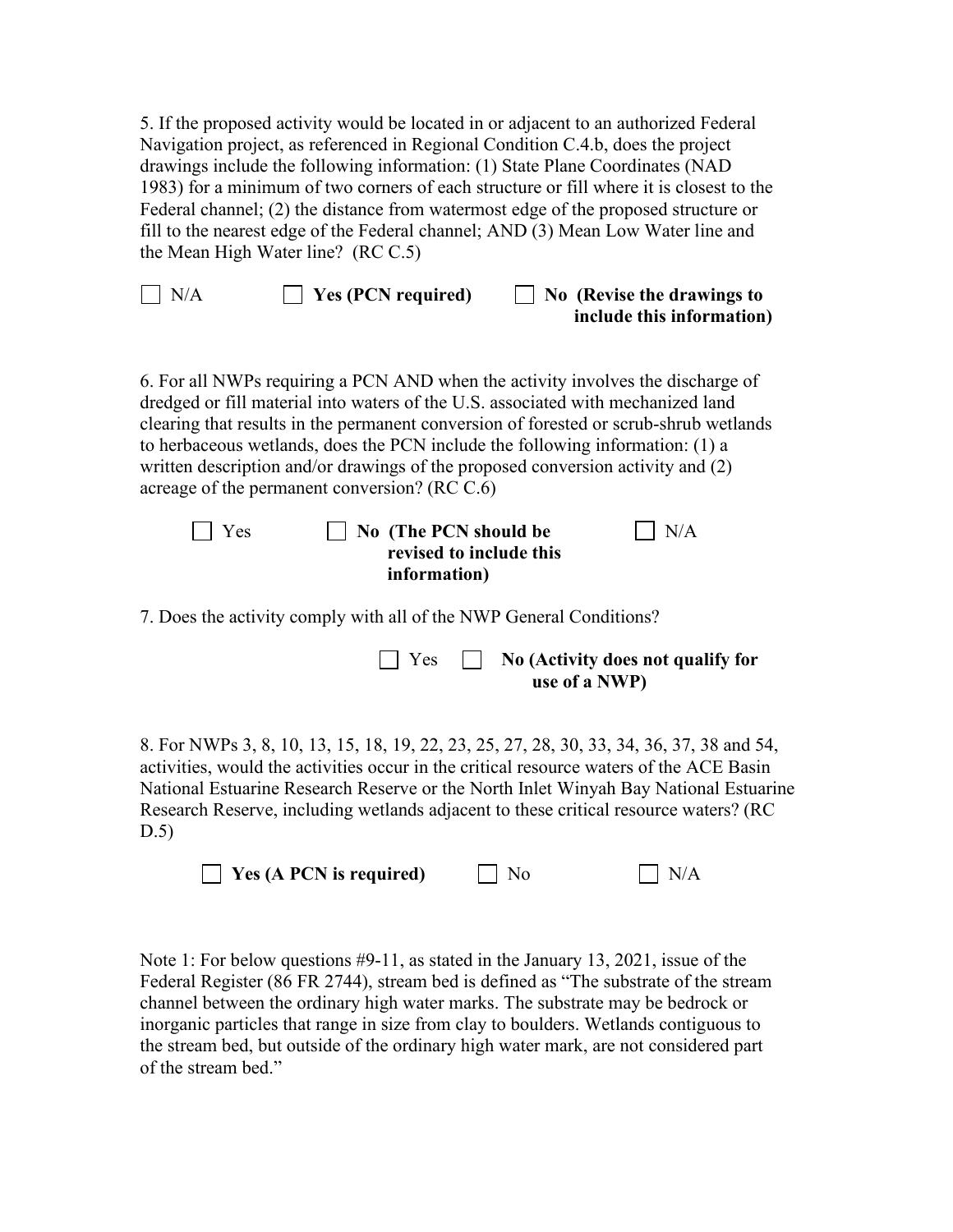Note 2: For below questions #9-11, the impacts to a stream bed should be calculated in acreage. As stated in the Preamble of the January 13, 2021, issue of the Federal Register (86 FR 2744) on page 2765, "Stream bed width should be measured from ordinary high water mark to ordinary high water mark, perpendicular to the longitudinal direction of the stream channel. That is consistent with the definition of 'stream bed' in Section F. of the NWPs".

Note 3: For below questions #9-11, the term "stream bed" also includes features determined to be a "tributary" or "relatively permanent water."

9. For NWPs 12, 14, 18, 43, 51, 57 and 58, would the activity cause the loss of greater than 0.005 acre of stream bed? (RC D.9)

| $\Box$ Yes (A PCN is required) $\Box$ No $\Box$ N/A |  |  |
|-----------------------------------------------------|--|--|
|                                                     |  |  |

10. For NWPs 12, 14, 18, 21, 29, 39, 40, 42, 43, 44, 50, 51, 52, 57, 58 and 59 would the activity cause the loss of greater than 0.005 acre of stream bed? (RC D.10)

| $\vert$ Yes (Compensatory     | $\vert$   No | $\vert$ $\vert$ N/A |
|-------------------------------|--------------|---------------------|
| <b>Mitigation will be</b>     |              |                     |
| <b>Required and the PCN</b>   |              |                     |
| should include a compensatory |              |                     |
| mitigation plan)              |              |                     |

11. For NWPs 12, 14, 18, 21, 27, 29, 39, 40, 42, 43, 44, 50, 51, 52, 57, 58 and 59 would the activity cause the loss of greater than 0.05 acre of stream bed? (RC D.11)

| $\vert$ $\vert$ Yes (The activity does not | $\Box$ No | $\vert$ $\vert$ N/A |
|--------------------------------------------|-----------|---------------------|
| meet RC D.11 and does                      |           |                     |
| not qualify for use of the                 |           |                     |
| NWP)                                       |           |                     |

## **C. Nationwide Permit 18**

1. Does the proposed activity involve a minor discharge of dredged or fill material into all waters of the United States?

> Yes **No (Activity does not qualify for use of NWP 18)**